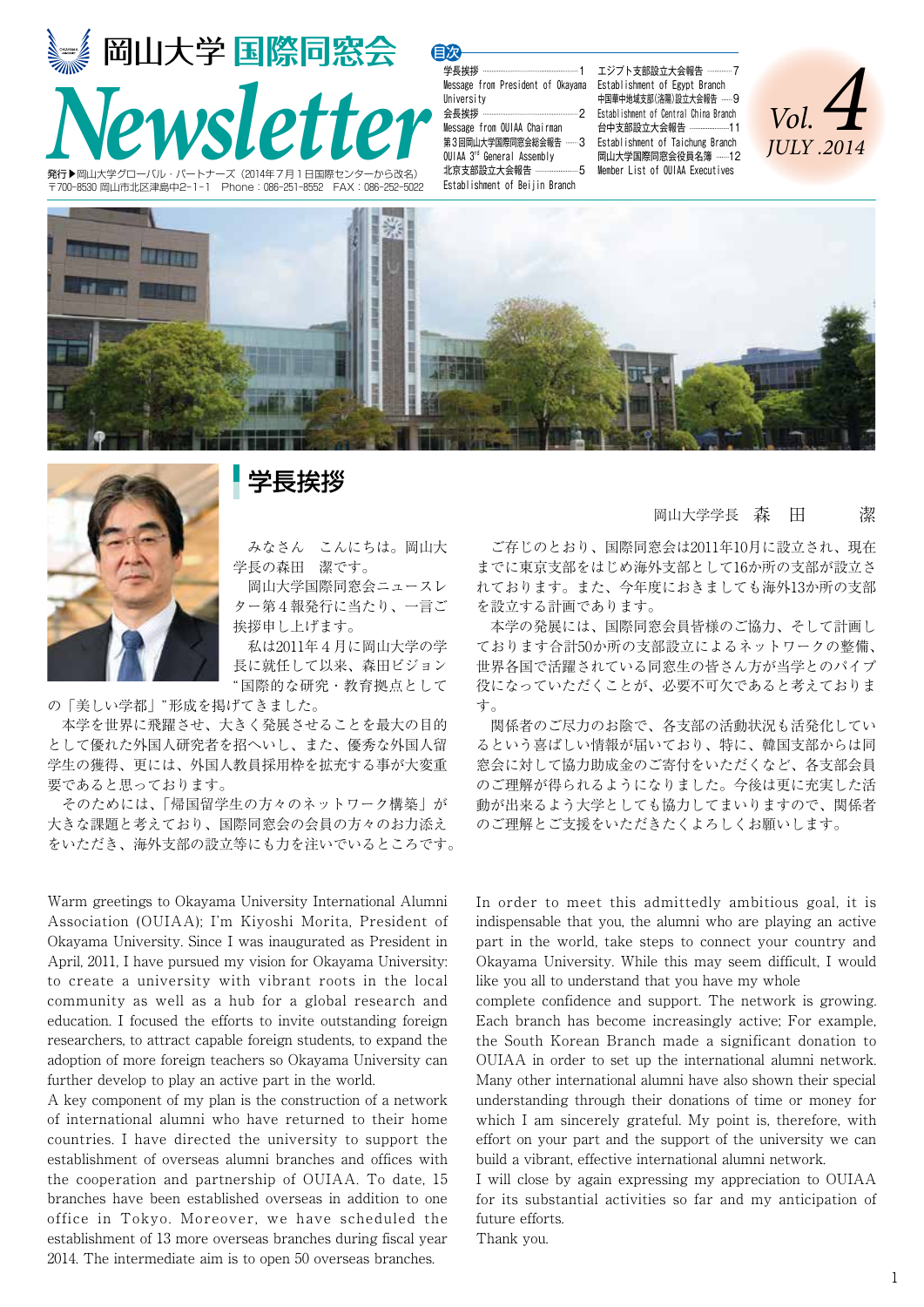会長挨拶

 みなさん こんにちは。張紅で ございます。

 私は岡山大学国際同窓会長とし て、学長のご方針に沿って当会の 運営に積極的に取り組んでおり、 今年度は、国際同窓会のスローガ ンとして、「奉仕」を掲げ、未来 に向けた施策を展開して行きたい と思います。

 岡山大学は、1959年以来、現在までに約4,000人の留学同窓 生が送り出され、卒業後は多くの国・地域(約94か国)で要職 につきながらご活躍されておられるところと思われます。

 2011年10月に設立されました国際同窓会(当時は留学生同窓 会)はこうした方々と大学間に強い絆を設け、岡山大学と世界 を結ぶパイプ構築の目的で諸策を講じて参りました。その重点 施策であります各拠点における支部の開設は順調に進み、現在 では既に中国で7か所、韓国で2か所、台湾で3か所、その他 ベトナム、バングラデシュ、東京、エジブトで各1か所と合計 16の支部が設立され運営されております。また、今年度におき ましても、ケニア、トルコ、ミャンマー、アメリカ、中国華東 支部、華北支部、西北支部及びインドネシア、マレーシア、タ イ、南バングラデシュ、南エジブト、セルビアなど海外の13か 所と国内の関西国際支部などの設立に向けて鋭意準備中です。 各支部における活動内容は現地の特色を活かしながら、定期的 な支部会開催、有意義な講演会の開催などの他、岡山大学との

Hello everyone. My name is Zhang Hong. I am the president of the Okayama University International Alumni Association. My motto for the International Alumni Association is "Service" and it is in this spirit that I would like to identify, to develop, and to promote measures to help the association fulfill its role in advancing Okayama University.

There are approximately 4,000 international students have graduated from Okayama University since 1959. The International alumni from Okayama University are now playing important roles in their home countries.

The International Alumni Association was established in October, 2011 with the mission of building strong bonds between the international alumni and the university. A key measure to form connections between alumni and the university has been the establishment of branch offices.

There have been 16 branch offices established to date. Seven branch offices are in place in China; two in Korea; three in Taiwan; and, one each in Vietnam, Bangladesh, and Egypt. There is also a branch office in Tokyo. I am planning for a further expansion of offices in Kenya, Turkey, Myanmar, the United States, Indonesia, Malaysia, Thailand, and Serbia. I am also working to establish three more branches in China: the northern, the northwest, and the eastern China branches. There are also plans to create a branch in south Bangladesh, south Egypt, and a domestic branch office in Kansai.

The activities of the branches largely depend upon the environment and conditions of the respective branches. Generally, branches hold regular meetings where the members can attend lectures and information exchange sessions. Branches are also sometimes called upon to assist Okayama University, for example, recruiting foreign students, and reporting new exchange agreements between the university and their home country. As the alumni association grows, I expect that the scope of the branches will grow so

#### 岡山大学国際同窓会会長 張 紅

連携を密にして、留学生募集に関する現地における協力活動や 新たな大学間との交流協定のための情報提供などが行なわれて おります。更に今後は、会員へのビジネスチャンスや顧客情報 の提供、新卒業生のための就職機会や情報の提供などますます 当会の活動に対する期待が大きくなるものと推測されますので、 各支部におかれては、会員の年齢や対象に制限を設けることな く、各分野の卒業生の参加を仰ぎ、発展させて頂きたく希望し ております。

 このような同窓会活動の主旨に賛同いただき、最近、韓国支 部から同窓会本部に対して協力助成金のご寄付をいただきまし た。韓国支部関係者の皆さまにはこの場を借りて厚く御礼申し 上げます。本件は学内広報でもご覧いただけますので、内容ご 高覧の上、喜びと感謝の気持ちを新たにさせて頂きたく思いま す。今後、このような各支部からの母校に対する気持を、形を 問わず表していただくことを期待しております。国際同窓会本 部も得難いものとして大切に取り扱って参ります。

 岡山大学は、森田学長のご就任以来、本格的な国際化への動 きは周知のことと思いますが、「世界から受け容れられる大学、 世界に羽ばたく大学」への実現に向けて、留学生を倍増し、キャ ンパスにおける異文化交流の活性化、グローバル人材の育成な どに注力される方針ですが、国際同窓会もその主旨に沿いなが ら、在籍留学生と各国の同窓生のつながりを強化できる国際間 のステージの構築と運営を目指しています。今後はより多くの 関係者のご理解とご支援をいただきたくよろしくお願いします。

that members can develop their business and academic networks such as by sharing business opportunities, developing new clients, and finding employment opportunities. To bring about the evolution of the alumni association, I ask for the participation of all alumni irrespective of age so that each branch can develop a positive spiral of innovation that will then attract further participation.

On a specific note, I would like to draw attention to the marvelous efforts of our Korean branch. The Korean branch office contributed a grant to the Alumni Association. This grant allowed us to further the aims of the association and so I would like to express my sincere gratitude for the generosity of the Korean branch of our Alumni Association. Please accept my heartfelt assurances that the association recognizes the importance of this grant and promises to use it wisely.

All of you know that Okayama University is accelerating towards full-scale globalization since the assumption of office by President Morita. President Morita values the International Alumni Association and understands the role we can play in helping the university realize its aim of a "University which is accepted by the world and will expand overseas". Okayama University has put in place a policy to double the number of foreign students and is going to make efforts to activate cross-cultural communication on its campuses in order to develop globally minded people. The International Alumni Association is working hard to assist the university and so we are aiming at constructing and maintaining an international stage to strengthen connections between the university, the foreign students, and the international alumni. As your president, I hope for further "service" from the alumni to further these aims.

Thank you.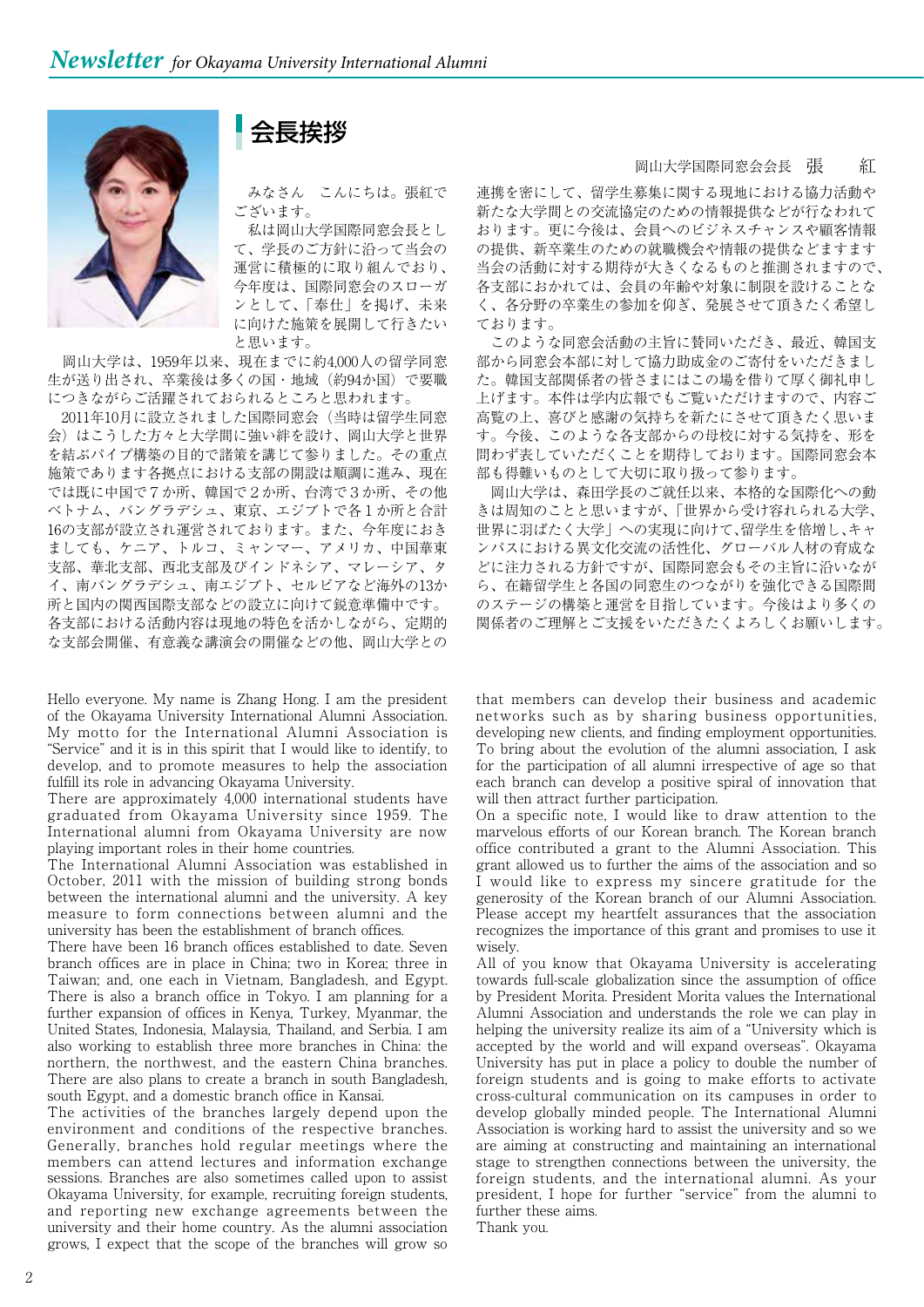*JULY .2014*

### 第3回岡山大学国際同窓会総会報告

 岡山大学正門通りの銀杏並木が色づき始める10月18日、岡山 大学同窓会総会及び国際ミニシンポジウムが盛大に行われまし た。岡山大学同窓会小長会長を始めとして、岡山大学森田学長、 荒木副学長、張紅国際同窓会会長、岡山大学国際センターの方々 が世界各地から集まってきた支部代表者を温かく迎えました。 支部設立順で数えると、上海・韓国・長春・ベトナム・台湾・ 東京・バングラデシュ・高雄・広州・成都・洛陽・プサン・北 京・大連の14支部の代表、これから成立予定のエジプト、イン ドネシア、マレーシアの代表も参加しました。大会ではミニシ ンポジウムが行われ、各支部の活動状況、今後の目標、提案に ついて代表らが発言しました。その多彩な活動の一部を抜粋し て紹介し、今後の参考になればと考えています。

- 上海支部:上海海事大学、上海海洋大学を見学し、親睦をはか りました。
- 長春支部:「日中学術シンポジウム」に参加し、日中の学術交 流を行いました。
- 台湾支部:定期的に幹事会を開催し、岡大法学部の教授と親睦 会を行い、「2013年日本留学フェア」台湾台北会場 に参加しました。
- 広州支部:在広州総領事館主催のジャパンデーに参加しました。 今後は社団法人広州留東同学会及び香港・マカオ・ 広東日本研究大学連合と連携して学術的、民間的交 流を行う計画です。
- 大連支部:支部設立とともに、岡山大学と大連工業大学両大学 の協定調印式を行いました。
- 韓国支部: 1年目では、在韓 ISPS 間の連繋、在韓日本大使館· 領事館でのネットワーク活動と構築、成均館大学に 留学中の岡山大学生との懇談会、岡山大学韓国留学

生会への自転車寄贈、先輩−後輩との交流を行いま した。

 2年度目以降は構築したネットワークを活用し、国 際同窓会をアピール、在韓 ISPS と連繋して共同研 究を提案しました。さらに、国際交流のためのセミ ナー企画、渡航関連支援について検討しています。

バングラデシュ支部:現在あらゆる通信手段を利用し、ダッカ 大学のクラブを拠点に、2ヶ月一回管理者会議を行 い、会費を徴収して活動資金を確保しています。今 後は国際同窓会本部との連絡を密に、バングラデ シュの優秀な学生を岡山大学に留学するように激励 します。また、バングラデシュの大学と岡大間の共 同研究、日本の農業や工業の協力関係の構築などバ ングラデシュと日本の架け橋になりたいです。

 総会においては多くの代表者の方がフェイスブックなどの通 信手段を利用して、国際同窓会のネットワークの構築をしよう と提案をされました。

 各支部からのリクエストを受け、岡山大学国際同窓会の登録 をしました。フェイスブックで「岡山大学国際同窓会」を検索 してください。出てきましたら、「いいね」をクリックしてく ださい。今は、同窓会ミニシンポジウムの案内等しか入れてい ませんが、今後は充実していきたいと思います。

岡山大学Facebookページ;

https://www.facebook.com/OUInternationalAlumniAssociation



2013.10.18 森田学長, 張紅会長, 岡先生方との国際交流会館での記念撮影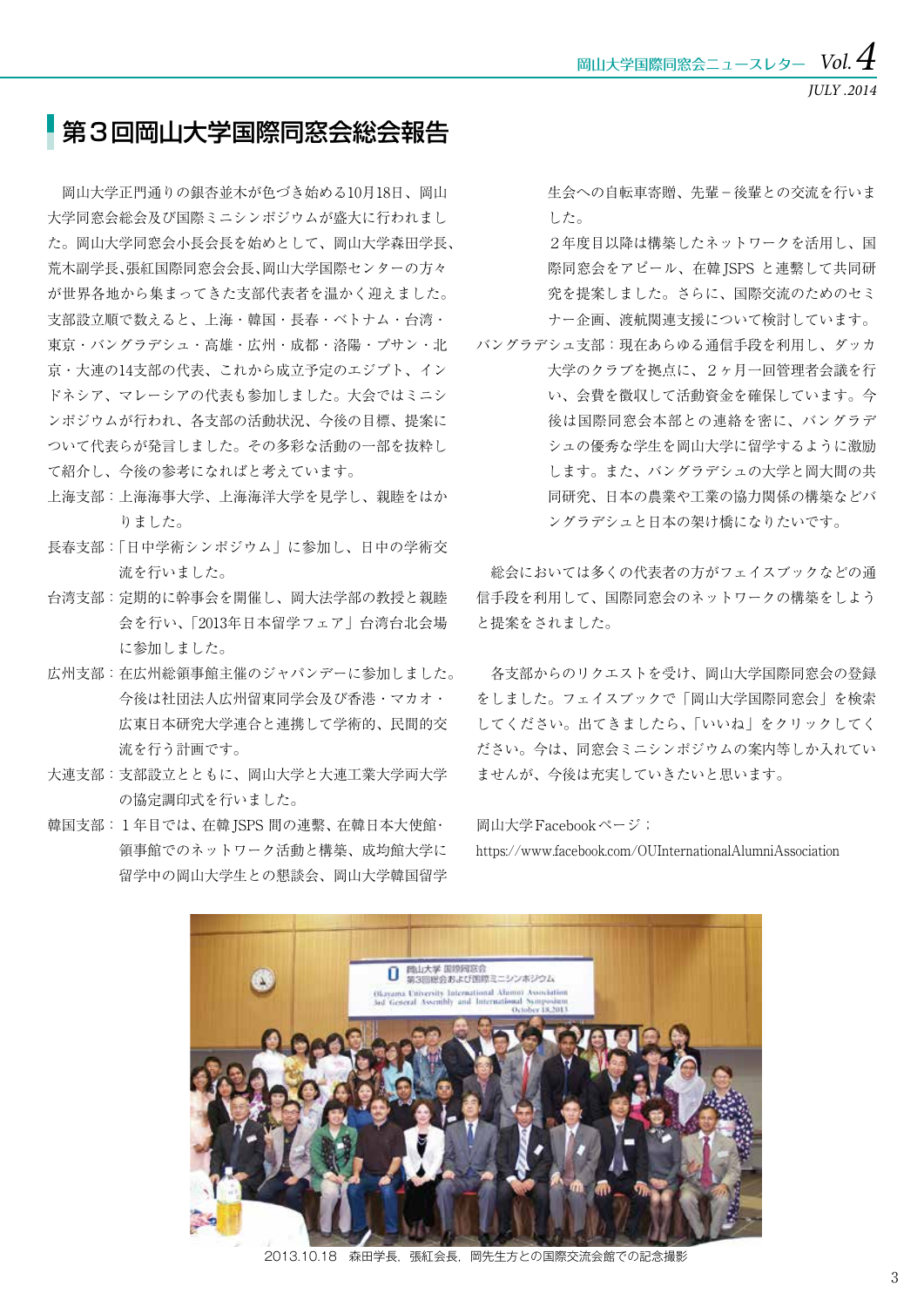## **Report of the 3rd General Assembly of OUIAA**

On October 18, 2013, the 3rd general assembly and a mini international symposium of Okayama University International Alumni Association(OUIAA) were performed on a grand scale.

Okayama University President Morita, Vice-President Araki, OUIAA Chairman Zhang Hong, and its staff warmly greeted the branch representatives who have gathered from all over the world.

International alumni joined as representatives of 14 established branches from Shanghai, South Korea, Changchun, Vietnam, Taiwan, Tokyo, Bangladesh, Kaohsiung, Guanzhou, Chengdu, Luoyang, Pusan, Beijing, and Dalian. At the same time some representatives participated as prospective branches of Egypt, Indonesia, and Malaysia.

In the convention, mini symposium was performed and representation spoke about the activity condition of each branch, the future target, and the proposal.

Shanghai branch: The Shanghai Marine-Affairs University and the Shanghai Sea University were inspected, from which, a friendship was formed.

Changchun branch: They joined Japan-China scientific symposium, and performed an academic exchange of Japan and China.

Taiwan branch: The board of governors was held periodically. They hold social gatherings with law professors of Okayama University, and participated in the "2013 Japan studyingabroad fair" in Taipei.

Guanzhou branch: They participated in Japan Day sponsored by Consulate General of Japan in Guanzhou. They plan to make academic exchanges between China and Japan with public/private sectors.

Dalian branch: They hold an agreement signing ceremony of both Okayama University and Dalian Technical College during the branch establishment ceremony.

South-Korean branch: They made bicycle donations to Korean students of Okayama University. They have made progress networking, and propose joint research with JSPS in South Korea and seminars for international understanding.

Bangladesh branch: An administrative meeting is held every two months in Dacca, and the activity fund is secured by collecting membership fees.

At the general assembly, many representatives proposed to build a network of OUIAA using means of communication such as Facebook.

In response to the request, OUIAA registered a Facebook account. Please search "Okayama University Inernational Alumni Association (OUIAA)" on Facebook. If it is found, please click "like." Although there is not much information now, it will grow from here.

Okayama University Facebook page: https://www.facebook.com/OUInternationalAlumniAssociation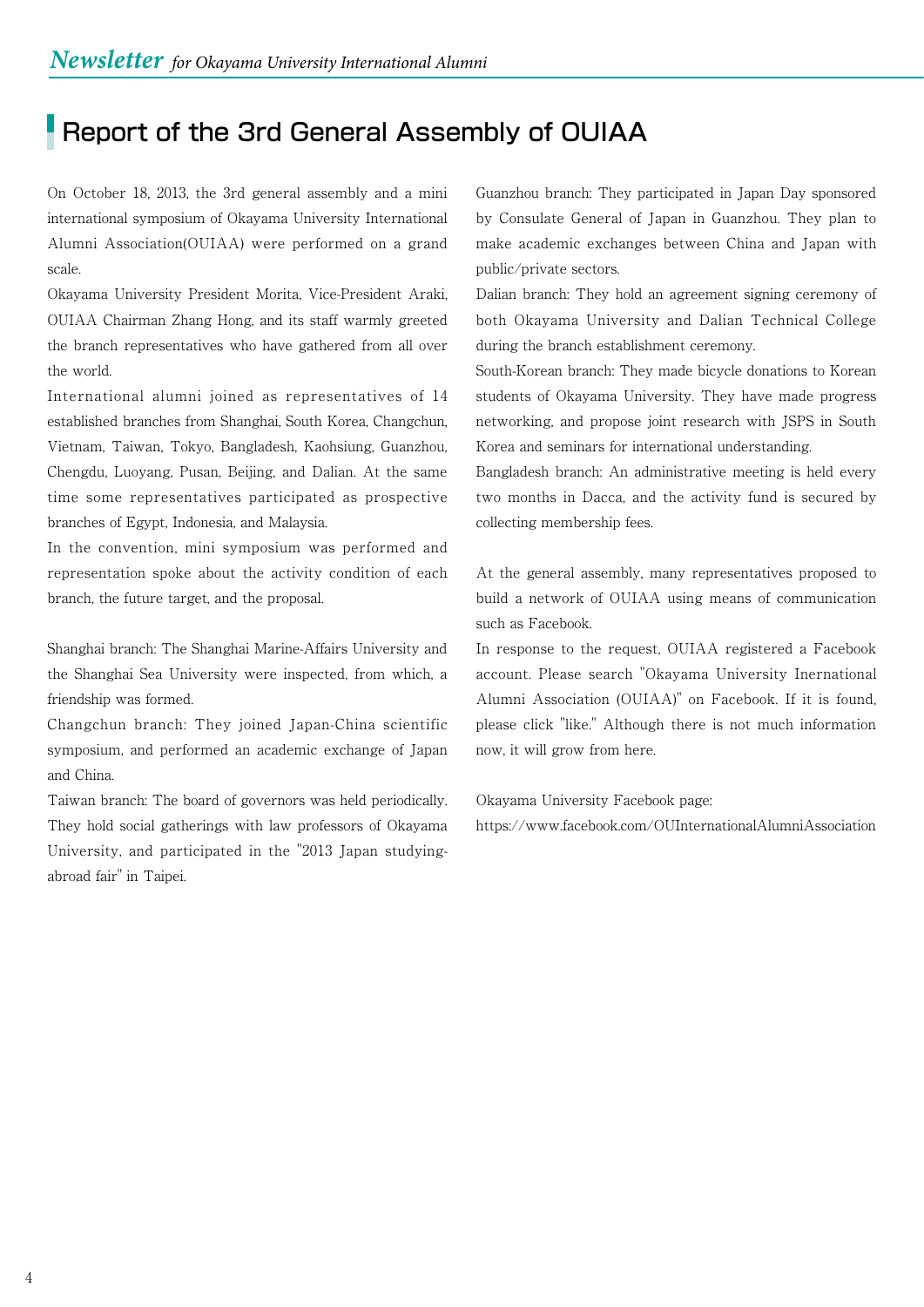*JULY .2014*

### ■岡山大学国際同窓会北京支部設立大会報告

 岡山大学国際同窓会北京支部の設立大会が2013年9月27日夕、 清華大学国際交流センターにおいて盛大に開催された。大会に は母校からの貴賓、日本駐中国大使館官吏および北京地区で働 く岡山大学留学生帰国者など60数名が出席した。

 大会は18:30正式に始まり、まず、司会者の梅紅、胡東彪両 氏から来賓が紹介された。続いて、岡山大学国際同窓会会長の 張紅教授が挨拶に立たれ、岡山大学国際同窓会北京支部の設立 について祝辞を頂いた。挨拶の中では岡山大学への留学生数や 出身国について言及され、留学生が常に増加傾向にあることは、 母校岡山大学が世界一流大学に向かって邁進していることを示 すものであると紹介された。更に、同窓生がこの国際プラット フォームを利用して、相互交流の活発化、会員数の増加、最新 の成果発表などがなされることを希望すると結ばれた。

 その後、北京支部会長である清華大学の王釗教授が挨拶をさ れた。王会長はまず北京支部の組織・機構と各部門の責任者を 紹介し、同時に支部設立の準備過程を振りかえり、今後の活動 計画に対しても展望を述べられた。

 続いて、大きな拍手の中、母校の森田潔学長の挨拶があった。 森田学長はまず岡山大学の歴史を紹介され、引き続き学長に就 任されて以来の岡大の国際化構想を詳述され、また、世界各地 の岡大国際同窓会支部設立の状況を披露された。最後に、学長 は大きく発展した国際同窓会が岡山大学の知名度を上げる為に 積極的に努力していただきたいとの希望を述べられた。

 続いて、日本大使館文化交流部門担当官吏轰涉氏が挨拶され、 国際同窓会北京支部設立に対しての祝辞の他、今後の留学生の 文化交流活動について絶大の協力を惜しまないとのお言葉を頂

いた。

 次に、同窓会を代表して、中国農業大学の高俊平教授が挨拶 した。氏は日本政府の国費留学生として初めて岡山大学につい た当時の情景を回顧し、日本語が全然分からない自分がどのよ うにして科学研究において価値高い留学博士号を取得したかと いう過程を簡単に述べたが、母校の先生方に対する感謝の気持 ちが氏の言葉や表情に溢れていた。

 大会は19:00には最高潮に達し、王釗北京支部会長が北京で 働く同窓生全体を代表し、母校に贈り物を贈呈し、森田学長が 厳粛に受けられ、王釗会長と共に記念撮影をされた。贈呈品は 母校には卒業生にすぐれた人物が多くいることを意味する金箔 画で、非常に貴重なものである。

 大会は満場の拍手の中、ご来賓共々、会食の段階に入った。 母校からのご来賓、公使館官吏と会員達は混合でテーブルに着 き、酒を酌み交わし食事をしながらの歓談が続き、教師と学生 間または学生間の情にあふれた会場では、酒の酌み交わし、カ メラのフラッシュ、絶えない笑い声などで、終始歓喜に満ちた 雰囲気であった。

3時間近くの会議は、いつの間にか過ぎ去り、21:00, 岡山 大学の荒木勝副学長が閉めの挨拶をされた。氏は今回の大会設 立が首尾良く完了したことに対する喜びの意を表され、今後、 同窓生諸氏の仕事が順調であることを願い、また健康で、中日 のために友好的な新しい貢献をしていただきたいと激励された。 会議が終了後、全員は名残を惜しみながら手を振り別れた。



2013.9.27 森田学長、荒木副学長、張紅会長方との北京での記念撮影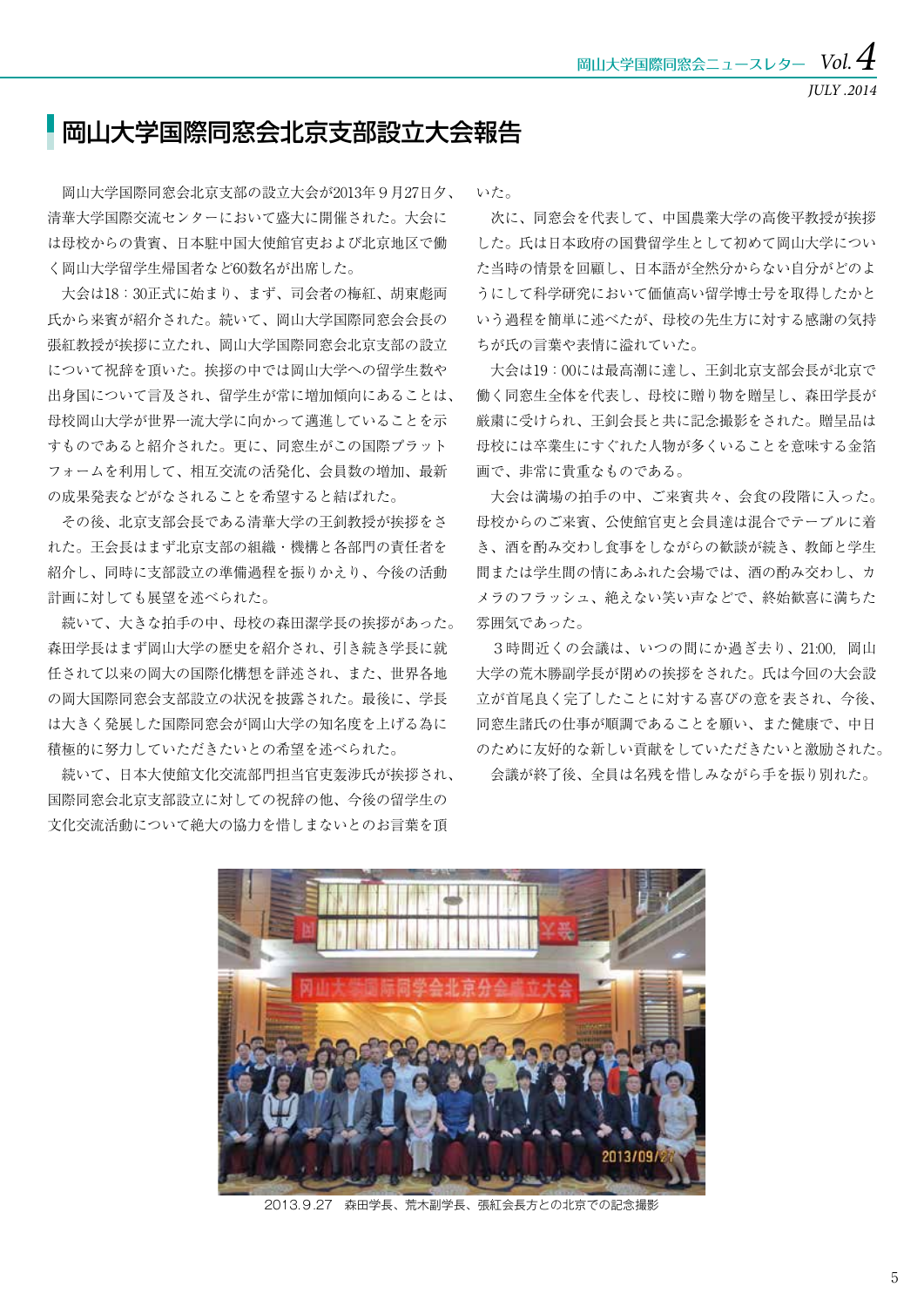# Report of the Establishment Ceremony of Beijing Branch, China

The establishment ceremony of Okayama University International Alumni Association (OUIAA) Beijing branch was held on a grand scale at Qinghua University in the evening of September 27, 2013.

The hall was filled with about sixty people, such as honored guests from Okayama University, an official from Embassy of Japan in China, and alumni working in Beijing area.

The honored guests were introduced by Ms. Mei Hong and Mr. Hu Dongbiao.

OUIAA Chairman Zhang Hong proposed branch members to further their mutual exchange and to increase its members.

Next, Mr. Wang Zhao, professor of Qinghua University, introduced its organization and persons in charge of each section of the branch, and he also described his view regarding the future activity plan.

Then, the Japanese Embassy official gave a greeting stating that the Japanese Embassy is willing to cooperate with OUIAA for cultural exchanges.

On behalf of the branch members, Mr. Junping Gao, professor

of China Agricultural College, expressed his gratitude to the alma mater teachers.

He also recalled his successful life and study at Okayama University.

All attendants enjoyed pleasant conversation and a dinner party was filled with joy.

At the end of the ceremony, Okayama University Vice-President Araki expressed his warmest acknowledgement that this ceremony had been completed successfully. He also encouraged branch members to carry out new contributions for a better China-Japan friendship.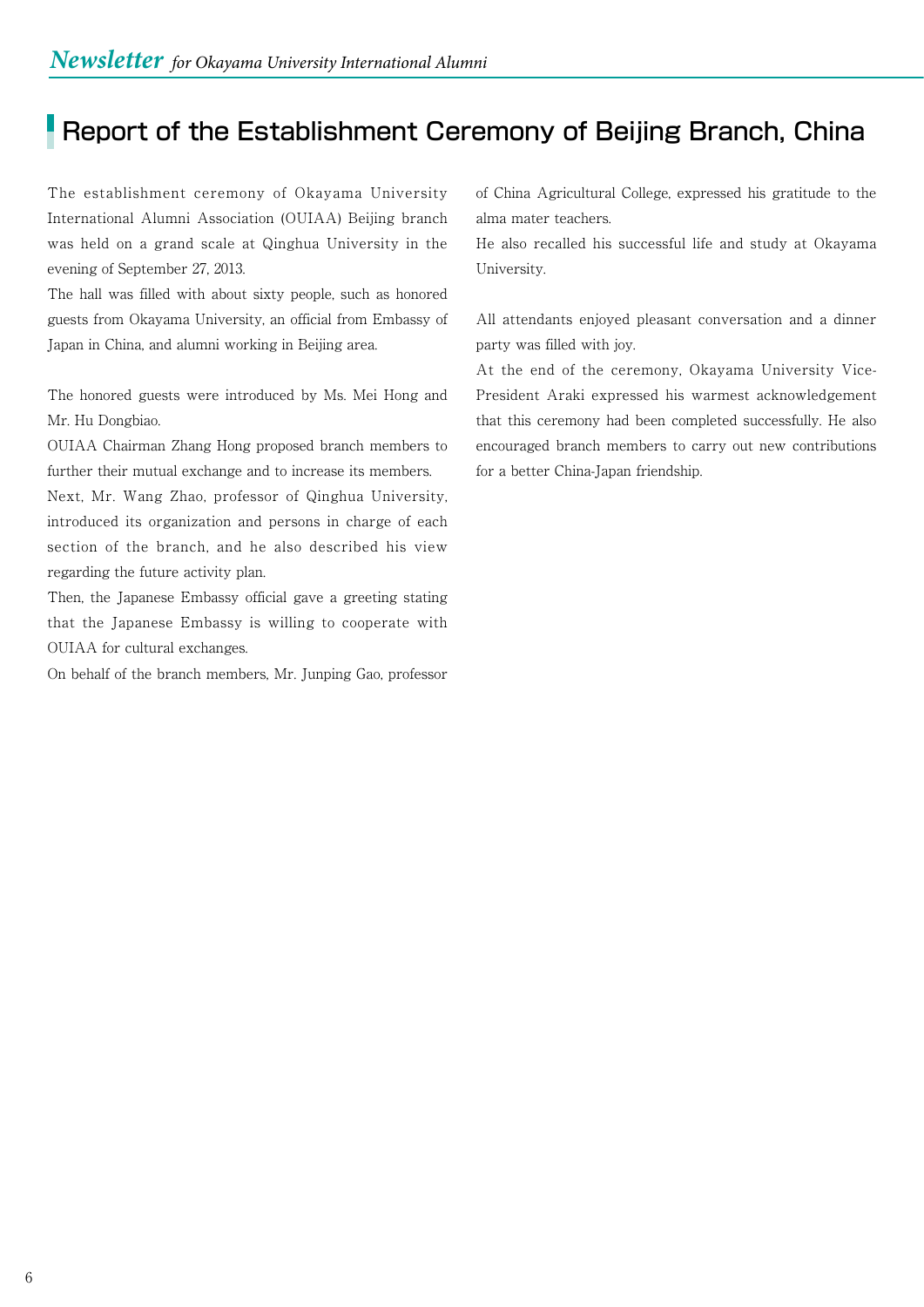$\frac{\text{mul}}{4}$ 国際同窓会ニュースレター  $\textit{Vol}.$ 

### **Report on establishing Okayama University International Alumni Association Egypt Bran**

Prof. Dr. Gamal Tag Abdel-Jaber Egypt Branch President

Following is a report of the establishing Okayama University International Alumni Association Egypt Branch which held on February 22, 2014 at Cairo University conference center, Cairo, Egypt.

After receiving the decision of establishing Egypt Branch of Okayama University International Alumni Association, I had attended the 3rd general assembly and international symposium of Okayama University International Alumni Association which was held at Okayama University from 18 to 20 October 2013. After coming back to Egypt We start to inform all Egyptians which graduated from Okayama University from Ms, Ph.Dcourses and post doctor fellowship, and residing currently in Egypt while being affiliated mostly in different Egyptian universities and researches centers were informed and motivated duly notifying the importance and benefits of the alumni association and its branch in a bid to take part in the inauguration program of the establishment of the branch.

On 22nd February, 2014 in Cairo University conference center, Cairo, Egypt, the former Egyptian students, who studied at Okayama University, organized a meeting to establish Okayama University International Alumni Association, Egypt Branch.

More than 40 Egyptian alumni from different parts of Egypt joined the event Most of them are professors in different Egyptian universities and research centers and business men. At the beginning The former Egyptian students at Okayama University warmly welcomed Prof. Kiyoshi Morita, Okayama University president, Prof. Zhang Hong, Okayama University International Alumni Association President, Dr. Kentarou Sugimoto, Assistant Professor of Okayama University Hospital of Medicine and Dentistry, and Mr. Masamichi Koda, International Center, Okayama University.

The meeting was started by:-

Opening address and introduction of guests (Prof. Ihab Adam) Prof. Dr. Gamal Tag Abdel-Jaber the President of the Okayama University International Alumni Association Egypt branch had a greeting speech to Okayama University president, Okayama University International Alumni Association president, prof. Manal Bosiela on behalf of Cairo University president, Vice president of Arab Academy, Mr. Hideaki Yamamoto, Director of Information and Culture Report on establishing Okayama University International

Alumni association Egypt Branch science, Japan Embassy in Cairo, Prof. Gad El-Kadi, E-Just & Former Vice Manager of Egyptian Culture Office in Tokyo, and all establishment participate and Egypt branch members.

In the speech of the Okayama University International Alumni Association Egypt branch he talk about the importance of Egypt branch as a good link between Okayama University and former Egyptian student members and as a vocal point between Okayama University and all Egyptian University.

Prof. Kiyoshi Morita, Okayama University President gave a greeting speech to all Egypt Branch Directors, all Egypt Branch members, and all participantes. He also talk about his view and the history of Okayama University International Alumni Association and his future plan of reaching about 50 branches all over the world.

Prof. Zhang Hong, Okayama University International Alumni Association President had also a greeting speech to all Egypt branch Directors, all Egypt branch members, and all participante. She also was take about Okayama University president and here interest by Egypt branch and the support giving to Egypt branch.

Congratulatory speeches from guests

1- Prof. Manal Bosaila (on behalf of Prof. Gaber Nassar, Cairo University president)

2- Prof. Mohamed Bisher on behalf of president of Arab Academy for Science, Technology and Maritime Transport

3- Mr. Hideaki Yamamoto, Director of Information and Culture Science, Japan Embassy in Cairo

4- Prof. Gad El-Kadi, E-Just & Former vice Manger of Egyptian Culture Office in Tokyo

To Okayama University president, Okayama University International Alumni Association president, Egypt branch Director, and all Egypt branch members.

Prof. Dr. Gamal Tag Abdel-Jaber Director of Okayama University International Alumni Association, Egypt Branch, on behalf of all former Egyptian Student members presented summary of current activities Association and future plan for co-operation between Okayama University International Alumni Association, Egypt Branch and Okayama University International Alumni Association, namely:

・Open a website to introduce Association as well as exchange information among members.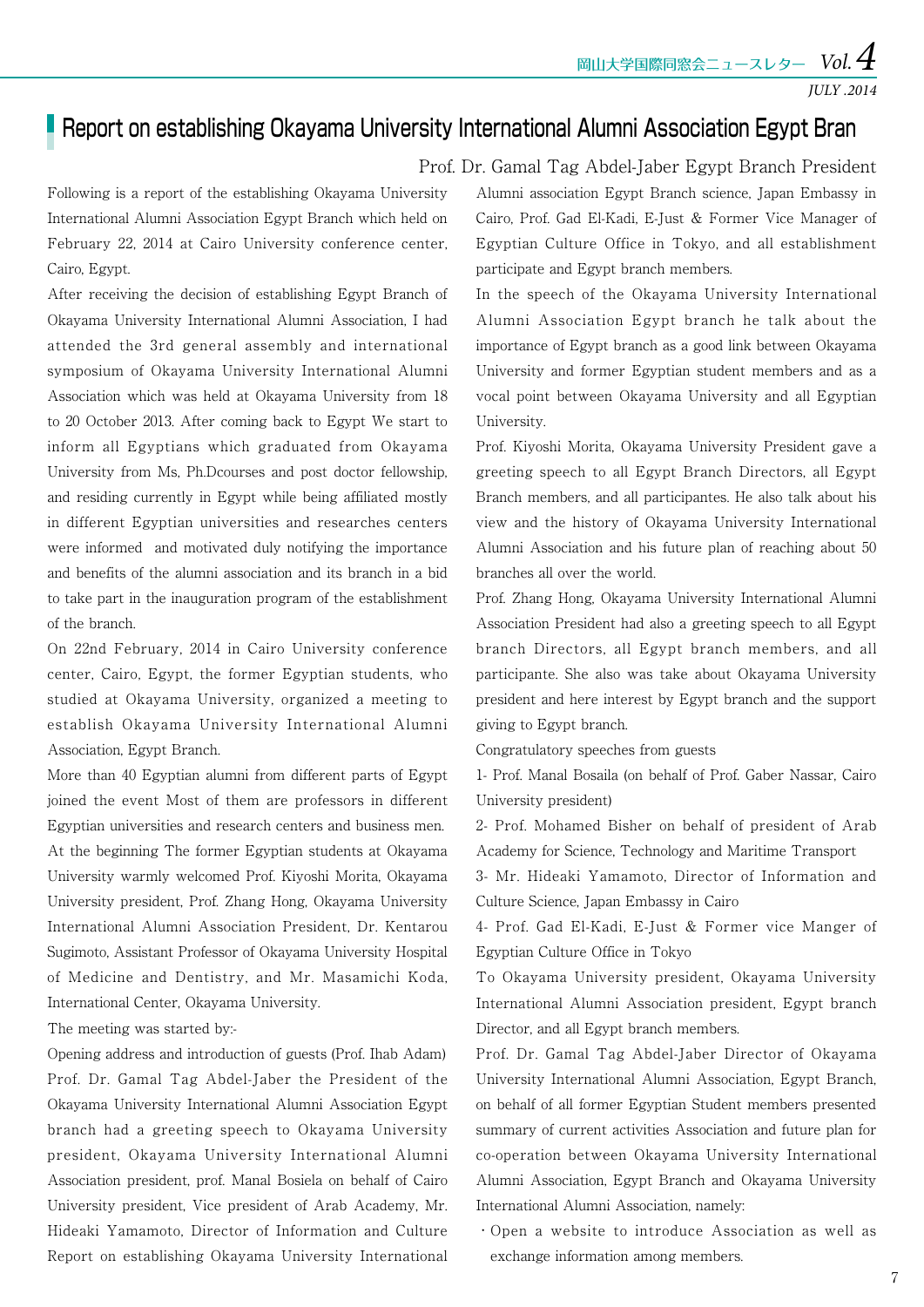Exchange information with Professor(s) of Okayama University to carry out researches, projects or organize workshop, conference…

- ・Make a bridge for Professor(s), Student(s) between Japan and Egypt to do research, field trip, field work…
- ・Make a bridge for exchanging culture between 2 countries, especially Okayama's citizens.
- ・Sharing information about Japan and Okayama University for students who want to go to Japan or Okayama University to study.
- ・Support scholarships for Egyptian researchers to study at Okayama University.
- ・Exchange with alumni Associations in other countries to share information, research opportunities…

After that a short presentation from Representatives of Egyptian universities in Alumni Association about their universities rule to support Okayama University Alumni

#### Association, Egypt Branch

Finally Prof. Kiyoshi Morita, Okayama University president, and Prof. Zhang Hong, Okayama University International Alumni Association president present branch establishment certificate to Egyptian Branch Director and participation certificates for alumni members.

The Program ended with much promise and hope for the branch in the future!



2014.2.22 森田学長と張紅会長方とのカイロでの記念撮影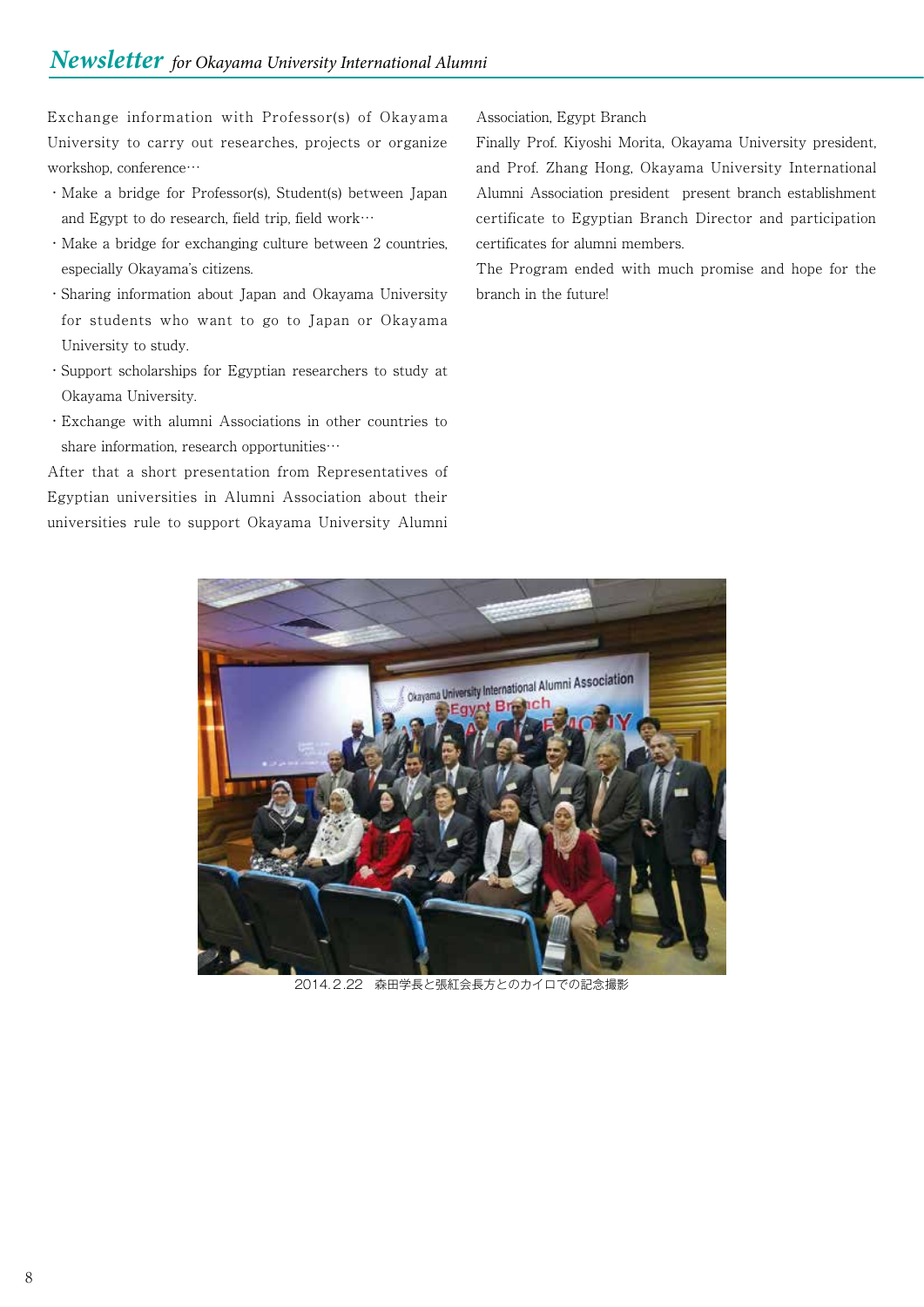### ■岡山大学国際同窓会中国華中地域支部(洛陽)設立大会報告

 2013年8月29日17:30に岡山大学華中支部同窓会の設立大会 が洛陽钼都利豪国際飯店 (Mudu Lee Loyal HOTEL)の二階国 際の広間において盛大に開催された。

 日本からは、岡山大学森田潔学長、同国際同窓会会長張 紅教 授(中国弁護士)、同農学部嶋一徹教授、同国際センター山形裕 子総括主査、岡山日中友好協会松井三平事務局長、並びに当地 からは、洛陽市対外人民友好協会劉典立会長、同人民政府秘書長、 同人民友好協会副会長、前洛陽市人民政府外事室主任、現外事 室主任、副主任、河南金城国際総裁、洛陽市文学芸術界連合会 副主席、同美術家協会名誉主席、同美術協会副主席、河南科技 大学、洛陽理工学院、洛陽師範学院各学指導者、河南科技大学 付属病院、洛陽市第一人民病院、同労働者療養各院長を来賓と してお迎えし、また、岡山市での医療技術研修生、岡山大学卒 業生など岡山大学で学んだ仲間が参加した。

 設立大会は岡山大学国際同窓会華中支部の楊虹君支部長が開 会の辞と同窓会の組織・機構を説明し、舞台に上がった役員(楊 虹君支部長、韓建海副支部長、蒋鑫支部長、王輝副支部長)就 任に関して、賓客・参加者からの承認の拍手を受けた。また、 支部長は支部を代表して、母校に感謝の思いを表すと共に記念 品を贈呈した。

 洛陽市対外人民友好協会の劉典立会長が熱意あふれる祝辞の 中で、洛陽、河南、華中地域と岡山並びに日本との友好的な交 流を回顧し、また、岡山大学が当地のために優秀な人材を育成 されたことへの感謝と岡山大学の益々の発展を祈願された。

 岡山市日中友好協会の松井三平事務局長が高谷茂男岡山市長 直筆の祝辞を代読された。また、会場では、岡山市日中友好協 会の片山浩子会長による特別祝辞の様子がビデオで放映され、 同窓会設立を祝う中国語・日本語の字幕が対になって、同時に スクロールし画面の効果を高め、参加者に感動を与えた。

 引き続いて、森田学長自ら壇に上がられ、岡山大学の発展の 概況を紹介されると共に参加者各位の母校に対する厚情の念に 感謝し、また、同窓生の絆と協力関係を強化し、中国において 岡山大学の知名度を高め、岡山大学の国際化への発展を促進し たい旨の報告がなされた。賓客並びに同窓生は森田学長の演説 に対して熱烈な拍手を持って応えた。

 後、国際同窓会会長の張紅教授が当会にご臨席いただいた方々 に御礼を申し上げ、同窓会設立の背景、現状並びに今後の目標 について説明された。一方、同窓会の今後の活動に対して具体 的な指導事項が示され、会員がこの同窓会を交流のプラット

フォームとして、会員の拡大、最新の活動成果の報告並びに意 義あるイベント活動などに有効に利用して欲しいとの要望がな された。

 同窓生会員を代表して、河南科学技術大学機電学院院長で、 河南省の教育界で名高い工学博士の韓建海教授が、英、日、漢 の三カ国語で、しかも即興で、ユーモアを交えながら懐かしい 岡山時代の生活を披露し、また、母校の慈愛に満ちた指導に対 する感謝の気持ちを表し、会場のすべての賓客から大きな拍手 を博した。

 会場は祝杯に至り、松井三平氏と対外友好協会劉典立会長が 共に立ち上がり乾杯を唱和し、同時に音楽が鳴り響き、四発の 祝賀花火が上がり、会場の雰囲気は最高潮に達した。

 やがて宴会が始まり、洛陽理工学院の王艶先生と洛陽師範学 院の魏萌先生の率いる中国の伝統的な衣装に身を包んだ志願者 からなるチームが舞台に上がり、《美しい心情》の独唱、琴によ る《洞庭の新曲》、《豊作のどら太鼓》、《台風に戦う》や琵琶曲 の「LOVERS」が演奏された。また、岡山大学国際同窓会会長 の張紅教授が留学生のリクエストに応えて《荒城の月》を独唱 され、会場の拍手が鳴り止まなかった。すばらしい演出が留学 生や来賓に深い印象を与えた。

 宴会後、全員が起立し両側に並び、はるばる日本から参加い ただいたご来賓の皆様をお送りし、岡山大学国際同窓会中国華 中支部同窓会の設立大会は、おごそかな曲の流れる中で、首尾 よく終わった。

 今回の同窓会支部は母校岡山大学国際同窓会の絶大なる支持 を得て、質朴ながら情熱を持ち、効率的な働きの下で組織化を 行なった。設立前には他同窓会支部設立の経験を十分に吸収し、 適時、張 紅総会長の指導を仰ぎながら、会議を組織する過程 においても、支部長が十分に力を発揮して、会員の民主的な参 加が得られるようにし、また、広範な社会的影響力を駆使した。 すなわち、政、学、経、医、文化界における現地の知名人を巻 き込み、会場設定、音響伴奏、映像撮影、余興の演出から母校 への贈物準備、送迎車手配、サービス員手配などに至るまです べて会員と志願者の大きな賛助を得ることができた。こうした 会員皆様の協力のもとで、同窓会会場は秩序正しく、厳かにし て熱烈な雰囲気で進められ、森田学長、張紅会長及びすべての 参加者から高い評価を得ることが出来た。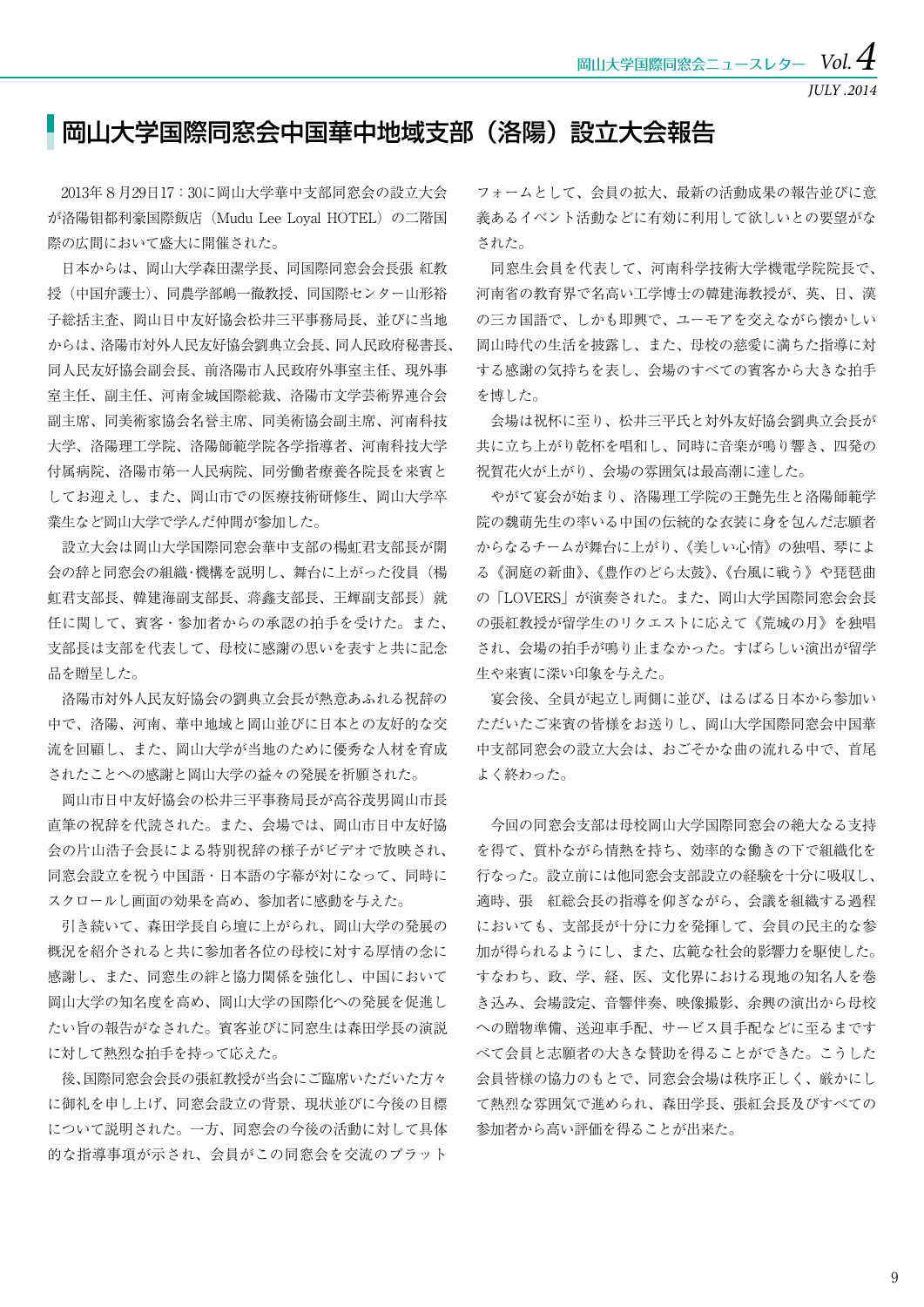

2013.8.29 森田学長と張紅会長方との洛陽での記念撮影

### **Report of the Establishment Ceremony of Central China Branch-Luoayng**

The establishment ceremony of Okayama University International Alumni Association (OUIAA) Central China branch was held on a grand scale in Luoyang on August 29, 2013.

Guests from Japan including Okayama University President Morita, OUIAA Chairman Zhang Hong, Okayama University Professor Shima and Mr. Matsui, Secretary General of Okayama City Japan-China Friendship Association, etc.. From the Central China region of China, Mr. Liu Dianli, Chairman of Luoyang Foreign People Friendship Association, and many other guests also participated.

As for the establishment convention, Mr. Yang Hongjun, Chairman of OUIAA Central China branch explained the association's organization and mechanisms. The branch executives received applause of recognition from the participants.

Mr. Liu Dianli expressed gratitude towards Okayama University for raising talented people who would contribute the further development of the Central China region.

Then, President Morita announced his aim to raise Okayama University's notability in China, and to develop its internationalization by strengthening alumni's bonds.

Chairman Zhang Hong requested to use OUIAA as a platform of members' effective exchange, members' expansion and significant event activities.

On behalf of the alumni, President of Henan Technology University Mr. Jianhai Han, who is famous in the educational world in Henan Province, spoke with humor about recollections of his nostalgic Okayama days.

After music, fireworks and a congratulatory toast, the party came into full swing. The alumni's volunteers performed songs and musical instruments. Chairman Zhang Hong sang a song in response to alumni's requests, after which the applause went on without an end.

On its establishment, Central China branch gained full support of OUIAA and was efficiently systematized with zeal from its members. The branch succeeded to gain the involvement of celebrities from each field in the Central China region, and was established with the big

support of its members and volunteers.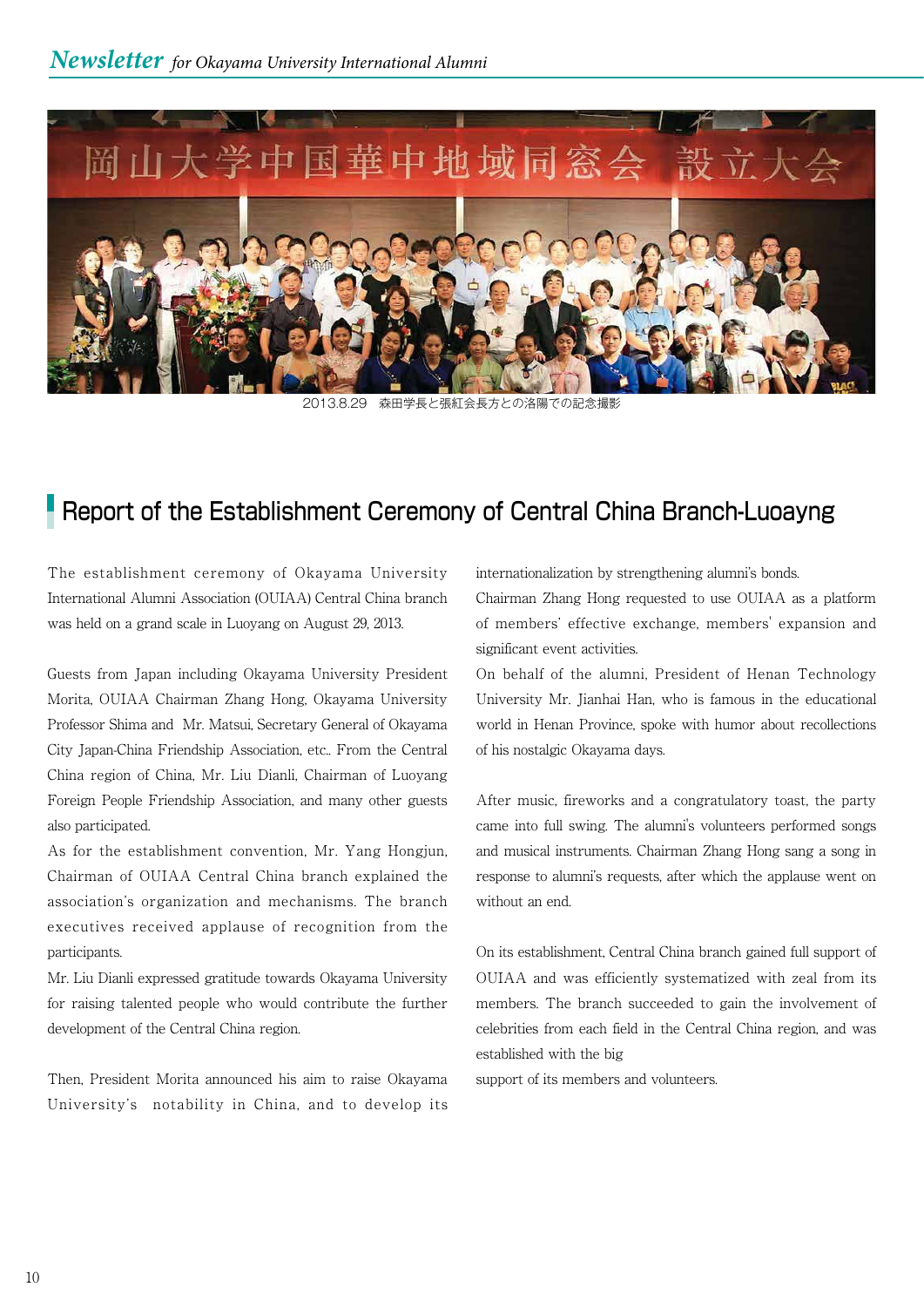*JULY .2014*

## ■岡山大学国際同窓会台中支部設立大会報告

 2014年3月21日、岡山大学国際同窓会台北支部2014年年度大 会、岡山大学国際同窓会台中支部設立大会、台湾岡山大学医師 会設立大会が、台湾の私の母校である中興大学のキャンパスで 行われました。森田学長、元駐日大使許世楷様、岡山大学国際 同窓会張紅会長がご多忙なところ、ご臨席くださり、まことに 光栄でございます。

 なお、台湾岡山大学医師会の設立ですが、現在台湾での岡大 の卒業生は約200名おりまして、そのうち、医学部、薬学部の 卒業生は40名ほどです。全体の5分の1の多人数です。台北市 南京東路二段43号に、岡大歯科(岡大牙醫診所)という歯科医 院があるほど、岡大の卒業生が活躍されています。このたび、

#### 台中支部支部長 張 光 動

大先輩で、現在徳島文理大学薬学部に勤務されている瀬津弘順 教授が台湾岡山大学医師会会長に就任することとなりました。 次に、当日の私よりの言葉を述べさせていただき、皆様とその 喜びを分かち合いたいと思います。

 私は嘉義大学生物資源学科に勤めておりました張光勳と申し ます。ここ、中興大学農学部の卒業生です。今日は、台湾の母 校で、日本の母校の同窓会を行うことは、私にとってなにより うれしいことです。母校との交流がますます盛んであることを 期待いたし、微力ながら、力を尽くすことができたらと思って おります。



2014.3.20 森田学長と黄適卓開南大学副学長方との台中での記念撮影

# Report of the Establishment Ceremony of Taichung Branch, Taiwan

On March 2, 2014, three conventions were held simultaneously at National Chung Hsing University:

> -Establishment ceremony of Okayama University International Alumni Association (OUIAA) Taichung branch

> -Annual convention 2014 of Okayama University Alumni in Taiwan

> -Establishment convention of Okayama University Alumni Medical Association in Taiwan

While there are 200 Taiwanese graduates from Okayama University, 40 of them have previously belonged to its school of

medical, dentistry and pharmaceutical sciences. They play active parts as doctors, dentists, etc.. Representing them, Professor Setsu Kojun was inaugurated to Chairman of Okayama University Alumni Medical Association in Taiwan.

And I, Zhang Guangdong, was inaugurated to Chairman of OUIAA Taichung branch.

It's my honor to become Chairman of Taichung branch of my alma mater at National Chung Hsing University, which is also my home school. I'm excited to play an active roll in enhancing exchanges for the schools that I love.